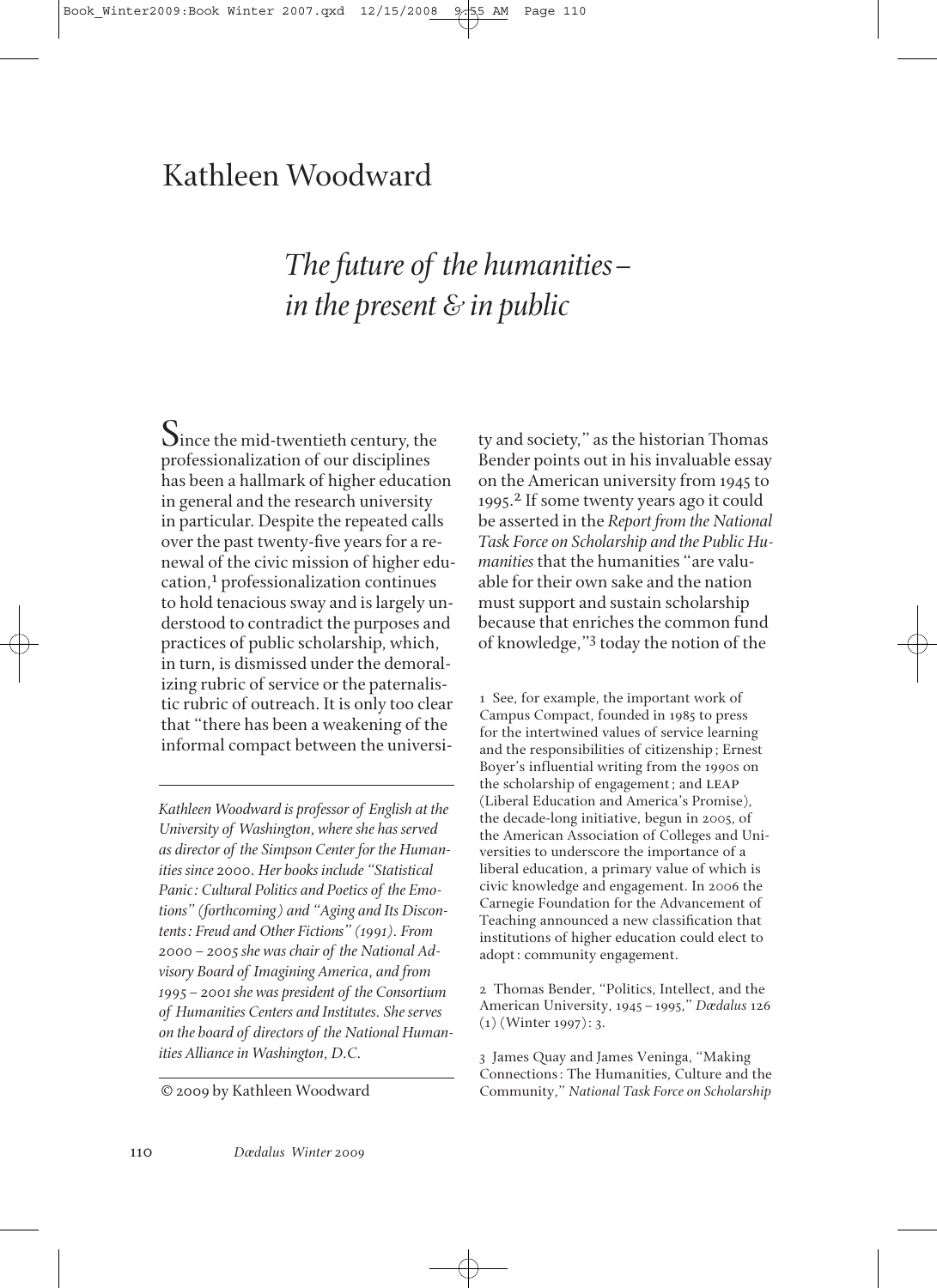intrinsic good of the humanities is definitely not a part of what is generally referred to as "making the case" for the humanities.

What is public scholarship? In suggesting an answer to this question, I turn to the influential work of Imagining America: Artists and Scholars in Public Life, a national consortium established at the University of Michigan in 2001 that numbers over eighty institutions across the United States representing the full spectrum of higher education, from community colleges and colleges of arts and design to research universities and liberal arts colleges.4 Now based at Syracuse University, Imagining America is devoted to expanding the place of public scholarship in the humanities, arts, and design in higher education in the conviction that it serves a democratic purpose. *Scholarship in Public*, its groundbreaking report on the importance of including public scholarship in considerations of promotion and tenure, was released in May 2008. Authored by Julie Ellison and Timothy K. Eatman, the report offers a definition – necessarily abstract and general–of what is referred to as publicly engaged academic work. Public scholarship, the report argues, is integral to the academic area of a faculty member's research or creative activity. It includes "different forms of making knowledge 'about, for, and with' diverse publics and communities," and "it contributes to the public good and

*and the Public Humanities* (New York: American Council of Learned Societies, 1990), 2.

yields artifacts of public and intellectual value."5 As the report notes, public scholarship exists on a continuum with traditional scholarship and often takes the form of projects that combine research, teaching, and creative activity as well as publication. Recommended is the use of a portfolio in the tenure dossier that might include writing for a non-academic audience, policy reports, and oral histories. Not all work in the public humanities would be considered public humanities scholarship.

At a meeting held in June 2008 at Syracuse University's Lubin House in New York City to consider the report, discussion swirled around this definition of public scholarship, with a focus on what was understood by "scholarship" itself and with special pressure placed on the keywords *community* and *public* (about which more later). Discussion also centered on the questions that might guide the evaluation of public scholarship, with suggestions including: What constituencies are served? What new interdisciplinary connections have been formed? Is the "translation" of scholarship to larger audiences effective? Is the project innovative? Significantly, however, the report begins not with a definition of public scholarship in the humanities, arts, and design or with prescriptions for evaluation, but rather with a multitude of compelling examples from across the United States, most of which take the form of collaborative projects between faculty in higher education and community groups and institutions

*Dædalus Winter 2009* 111

<sup>4</sup> Imagining America: Artists and Scholars in Public Life, http://www.imaginingamerica .org/. Julie Ellison was the founding director of Imagining America; Jan Cohen-Cruz is currently the director.

<sup>5</sup> Julie Ellison and Timothy K. Eatman, *Scholarship in Public: Knowledge Creation and Tenure Policy in the Engaged University, A Resource on Promotion and Tenure in the Arts, Humanities, and Design* (Syracuse, N.Y.: Imagining America: Artists and Scholars in Public Life, 2008), 1.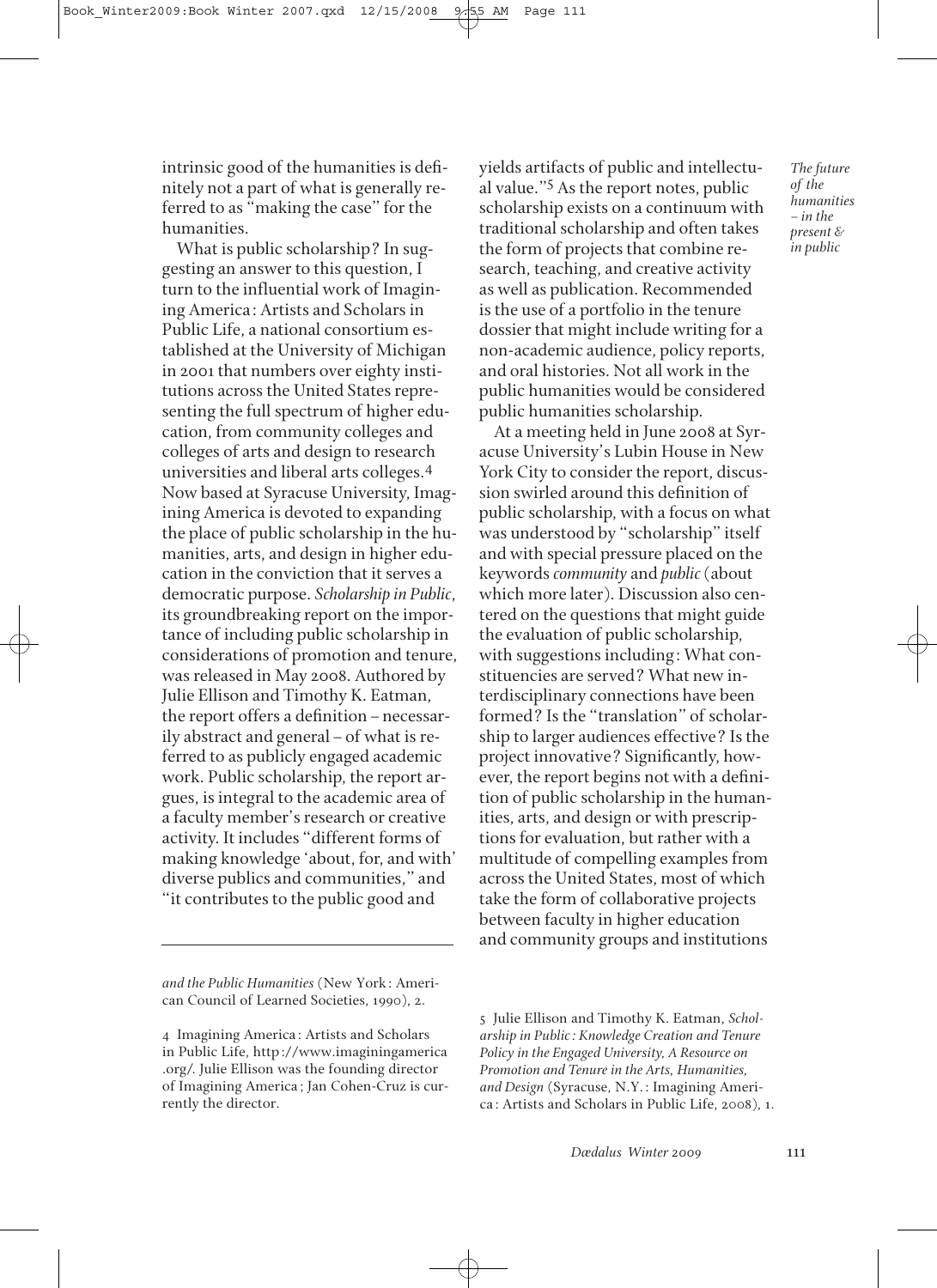(among them,  $K-12$  teachers, ethnic and race-based local groups, and museums). Among the examples are histori-*Kathleen Woodward humanities*

*on the*

an and architect Dolores Hayden's *Power of Place: Urban Landscapes as Public History* and the "Great Wall of Los Angeles" mural in the Tujunga Wash Flood Control Channel, a project of the Social and Public Art Resource Center founded by artist Judy Baca.6

*Scholarship in Public* is animated by a sense of vibrancy and possibility. "The report was inspired," we read, "by faculty members who want to do publicly engaged academic work and live to tell the tale." Few of our graduate students, however–the very people who will become our future faculty–arrive at graduate school with a sense that public scholarship in the humanities is a possible path for them. It is in research universities in particular where requirements for the publication of research in order to gain tenure have increased, and where "the words 'public' and 'scholarship' continue to live on different planets."7

This is one of the reasons why, in 2003, in tandem with the Woodrow Wilson National Fellowship Foundation's Responsive Ph.D. initiative, the Simpson

6 See Dolores Hayden, *Power of Place: Urban Landscapes as Public History* (Cambridge, Mass.: MIT Press, 1995).

7 Ellison and Eatman, *Scholarship in Public*, vii, xii. In "The Associate Professor Project Survey," a presentation on a project of the Modern Language Association, David Laurence reports that the stress on publication as a criterion for tenure in the fields of modern literature and language has basically doubled over the past forty years across the spectrum of Carnegie doctoral universities, master's universities, and baccalaureate colleges, with master's universities and baccalaureate colleges following the lead of Carnegie doctoral universities; Modern Language Association Convention, December 28, 2007.

Center for the Humanities at the University of Washington launched a weeklong Institute on the Public Humanities for Doctoral Students. To my knowledge the first of its kind in the country, the Institute included twenty-five doctoral students and featured presentations by national leaders who have done remarkable work in the public humanities, readings and discussion, project-based work, and site visits. That inaugural year speakers from across the country included Robert Weisbuch, then president of the Woodrow Wilson National Fellowship Foundation; Julia Reinhard Lupton, founding director of Humanities Out There at the University of California, Irvine, a program that links university students with students in the largely Latino school district in nearby Santa Ana; and David Scobey, then director of the Arts of Citizenship program at the University of Michigan. We read and discussed work by Dolores Hayden, Edward Said, Robin Kelley, Harry Boyte and Nancy Kari, Michael Bérubé, Gail Dubrow, and Tony Bennett, among others. We also read and discussed reports (yes, reports; I have grown fond of reports over the past few years and think they should be read *and* discussed) from the American Council of Learned Societies and the American Association of Higher Education. We visited Bellevue Community College, the Seattle Art Museum, and downtown Seattle's historic Panama Hotel, built in 1910 in the International District to house Japanese laborers, which today is a tea house and modest hotel. (It possesses the only remaining Japanese bathhouse in the United States.) Leaders of community organizations participated as panelists, as did faculty members at the University of Washington whose projects included a collaboration between university faculty members and high school teachers called Texts and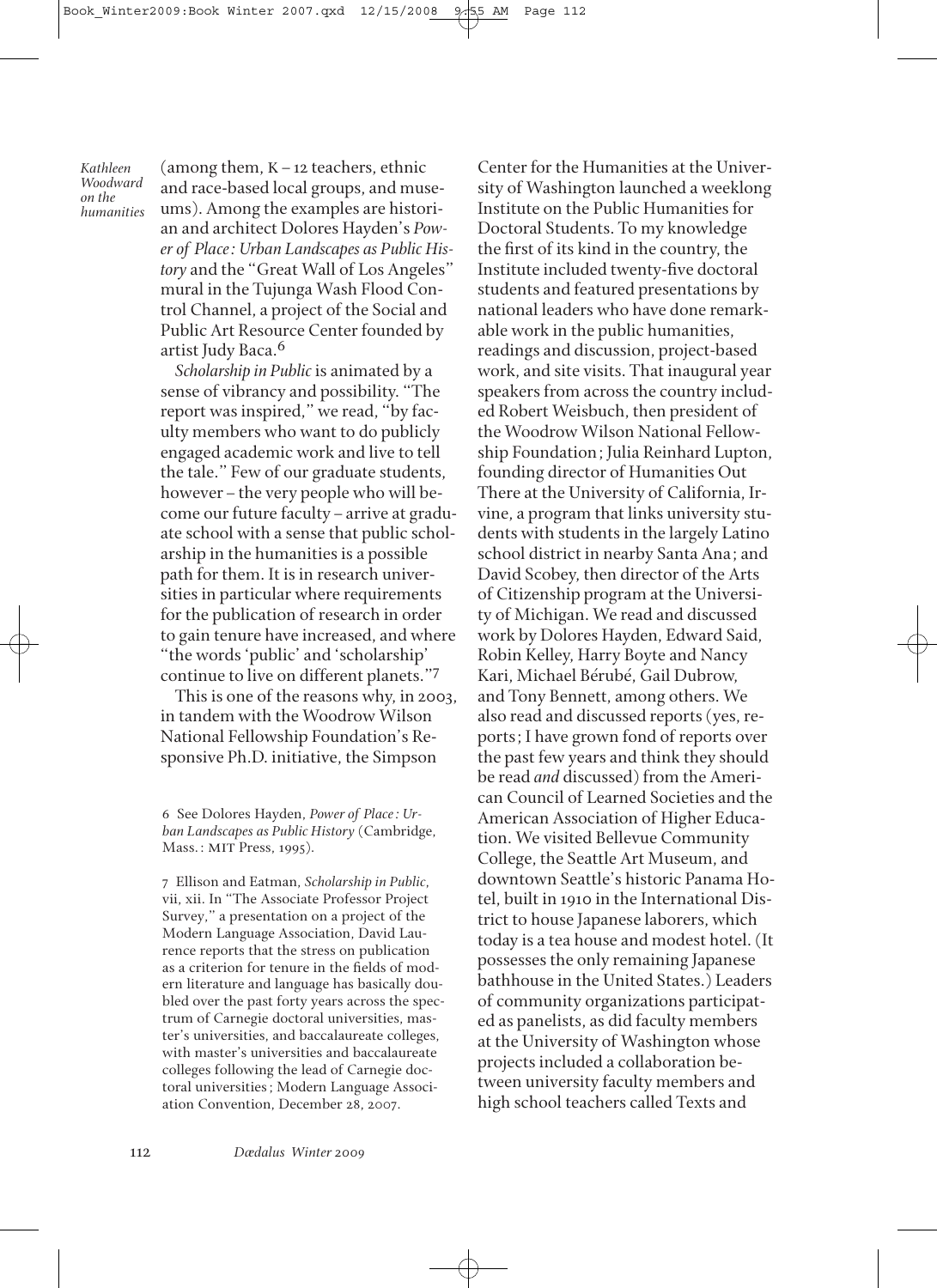Teachers; an exhibit of drawings by children of war under the poignant title *They Still Draw Pictures*; and a worldwide network of public forums on matters of urgent public concern held annually in libraries in September, aptly called The September Project.<sup>8</sup> Tellingly, most of the faculty members were at the rank of professor. (The one who was an assistant professor left the university in the conviction that his work in the public humanities would not be honored here as scholarship and research.) I remember that Institute as a heady experience that opened many doors.

We have continued to hold the Institute every fall. Readings, site visits, and speakers have changed, of course.9 But one of the initial guiding purposes remains: to put public scholarship in the portfolios carried by our doctoral students into their future and thus to help bring about structural change in higher

8 For information on Texts and Teachers, directed by Gary Handwerk, see http://depts .washington.edu/uwch/programs\_texts\_ teachers\_0809.htm. See Anthony Geist and Peter N. Carroll, *They Still Draw Pictures: Children's Art in Wartime from the Spanish Civil War to Kosovo* (Urbana: University of Illinois Press, 2002), a catalog of the exhibition. For information on The September Project, directed by David Silver and Sarah Washburn, see http://theseptemberproject.wordpress.com /connecting-the-world-one-library-at-a-time/.

9 Readings added to the Simpson Center for the Humanities Institute on the Public Humanities for Doctoral Students over the past few years include work by Ien Ang, Lance Bennett, George Sanchez, Debra DeRuyver, and Jennifer Evans, among many others. Regarding the 2008 Institute, see http://depts.washington .edu/uwch/Institute\_on\_the\_Public\_Humanities for Doctoral Students.htm. For more information, contact Miriam Bartha, codirector (with Bruce Burgett) of the Institute.

education.10 We want these future faculty members to arrive at their colleges and universities ready to take up scholarship in the public humanities and live to tell the tale, and *not* to wait until they have been promoted to the rank of professor. Since 2003 one hundred and fifty graduate students have participated in the Institute. Many have fanned out across the country as they take up positions in higher education, and many have gone on to positions with nonprofit organizations.

One of my hopes has been that the Institute on the Public Humanities will inspire other centers to create similar programs for their graduate students as well as other programs in the public humanities. For the past thirty-five years, centers and institutes for the humanities on university and college campuses in the United States have served as sites for innovation, as laboratories for incubating emerging modes of knowledge and investigating new objects of study in crossdisciplinary and interdisciplinary contexts. Continental theory, British cultural studies, feminist studies, mass cultural studies, television studies, performance studies, animal studies, theories of evidence, critical race studies, theories and

10 For a discussion of the Institute within the local context of other institutional programs and projects at the University of Washington, Bothell, and issues of communitybased participatory research, transdisciplinary research, American studies, and cultural studies, see Bruce Burgett, "Mixed Genealogies: Between Cultural Studies and American Studies," in *Recon½gurations of American Studies*, ed. Donald Pease and Elizabeth Dillon (Durham: Duke University Press, forthcoming). See also Miriam Bartha and Bruce Burgett, "Specifying the Scholarship of Engagement: Using the ia Document to Teach Collaboration Practice and Institutional Development," *Imagining America Newsletter*, May 2007, 10–11.

*Dædalus Winter 2009* 113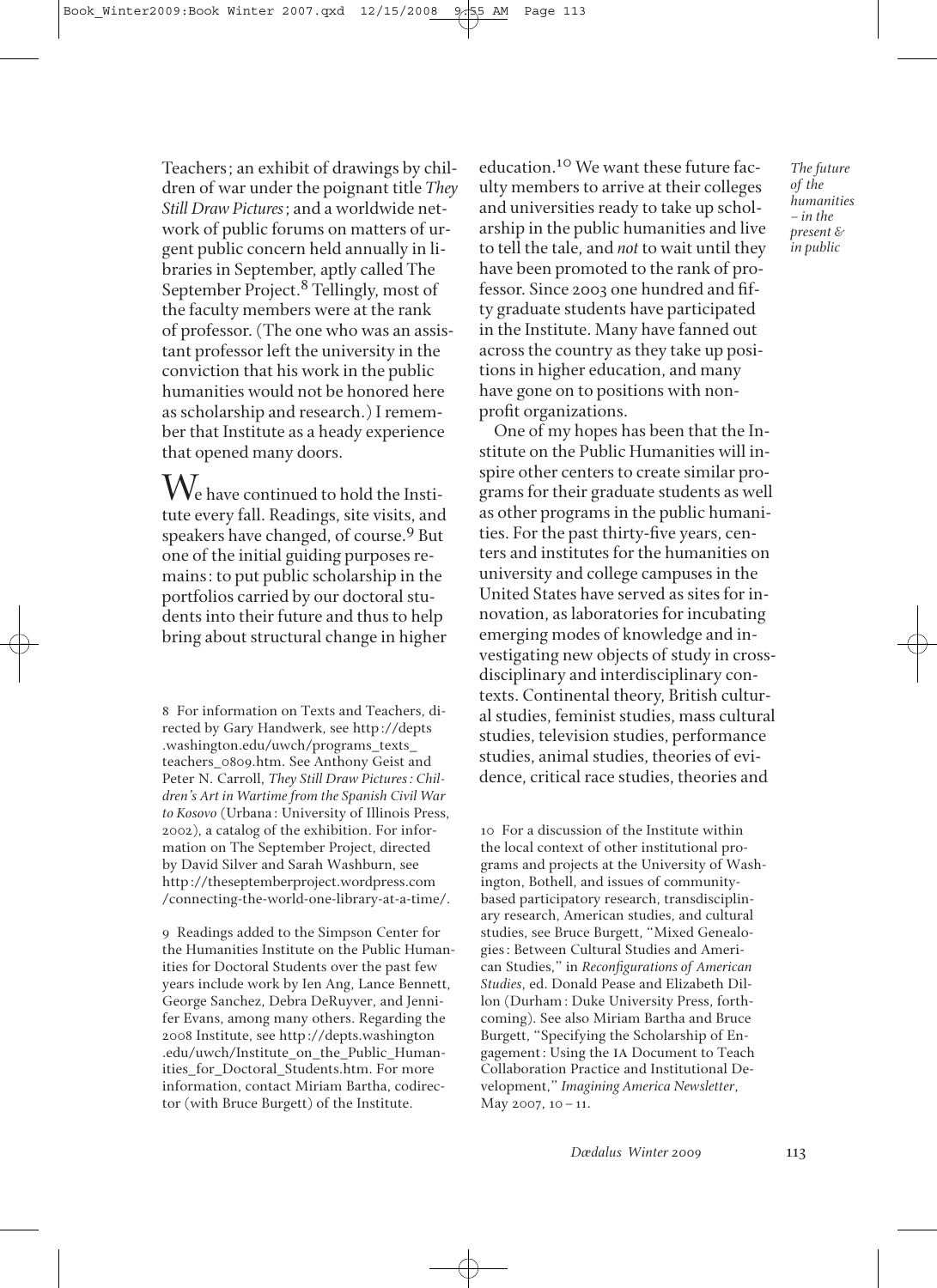discourses of the emotions, biotechnology and culture: these are just a few of the broad areas and subjects taken up by humanities centers and institutes around the country.

We speak of technology transfer. Similarly, we can speak of project and program, model and mission transfer in the humanities. Humanities centers are highly adept at circulating new ways of undertaking research and of learning. And indeed in recent years what has been on the radar screen of centers is precisely the public humanities; in fact the public humanities has been a key ingredient in the creation of many new centers. In 2007 the University of Iowa's Obermann Center for Advanced Studies launched a weeklong annual Graduate Institute on Engagement and the Academy; it is also planning a conference on models of public humanities for fall 2009. The center at Ohio State University was established in 1997 under the explicit rubric of the public humanities; it is called the Institute for Collaborative Research and Public Humanities, and one of its key missions is to enable the humanities to act as a bridge between the university, the city of Columbus, and the broader public culture. The University of Wisconsin at Madison has long had a humanities center devoted to research. Founded in 1959 as the Institute for Research in the Humanities, it was the first in the country (and in North America) to be dedicated to the support of research in the humanities with resident and visiting fellows, with the originating model being that of individual academic research. Forty years later, in 1999, a new Center for the Humanities was created alongside the Institute for Research as the pivot point of contact between the humanities on the Madison campus and the public. It sponsors a special program, begun as a

pilot project in 2004–2005, called Humanities Exposed, which fosters collaborative projects between University of Wisconsin graduate students and area schools, museums, and neighborhood centers. In 2000 the University of Florida established the Center for the Humanities and the Public Sphere, with one of its primary missions being cultural work in the public interest. The tagline for the Humanities Institute at the University of Texas at Austin, which was founded in 2001, is "thinking in community," and programs include sabbaticals for members of the community at the Humanities Institute, thus supporting scholars *from* the community *in* the academy. In spring 2007 Michigan State University established a Public Humanities Collaboratory. I could cite many more examples from around the country.11

In announcing a virtual forum on "Democracy and Higher Education: The Future of Engagement" in early 2008, the New England Resource Center for Higher Education and the Ket-

11 In "Toward the Practice of the Humanities," Sylvia Gale, founder of Publicly Active Graduate Education (PAGE) for Imagining America, and Evan Carton, director of the Humanities Institute at the University of Texas at Austin, offer an impassioned account of how their work in the public humanities evolved; they estimate that of the some thirty-five humanities centers at research universities that belong to the Consortium of Humanities Centers and Institutes (chci), two-thirds of them identify the public humanities as part of their mission. See *The Good Society* 14 (3) (2005): 38–44. For information on humanities centers both in the United States and around the world, see the website of the Consortium of Humanities Centers and Institutes, http://www.chcinetwork .org/. The Consortium was established in 1986 and is now based at Duke University under the leadership of Srinivas Aravamudan, director of the John Hope Franklin Humanities Institute.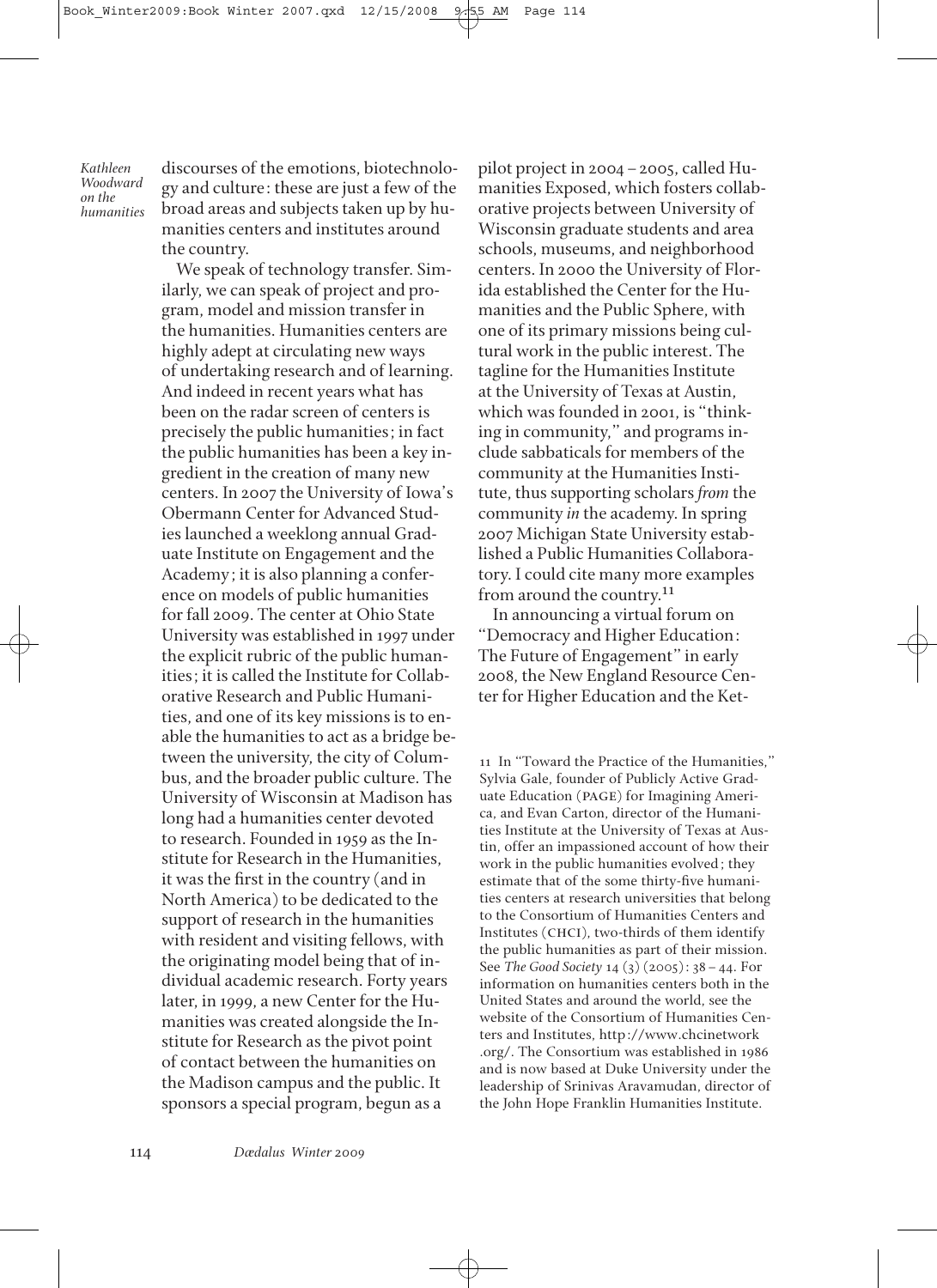tering Foundation noted "a sense of drift and fragmentation in the movement to promote community engagement and the formation of democratic citizenship as key institutional priorities for American colleges and universities." On the contrary, and by all indications, I see the humanities flourishing in public across the United States.12

How do people who practice public scholarship describe their role and refer to themselves? In 2004 the Simpson Center received a welcome gift to establish the Simpson Professorship in the Public Humanities. It was awarded to geographer Katharyne Mitchell, whose research up until that point had been located firmly in the academic world. Two of the primary goals of this three-year professorship (it carried significant resources as well as a 50 percent release from teaching) were to model public scholarship to the academic community at the University of Washington (and beyond) and to establish meaningful connections with communities in the greater Seattle area involved in Mitchell's multiyear project, which dealt with childhood, education, and schooling. (Another goal of the professorship was to underscore the necessity of providing time for a research project over an ex-

12 "Democracy and Higher Education: The Future of Engagement," sponsored by the New England Resource Center and the Kettering Foundation, 2008; http://nerche.org /kettering\_colloquium/vforum.html. To this we must add the rich variety of programs sponsored by the fifty-six humanities councils that are located in every state and U.S. territory and are funded, in part, by the National Endowment for the Humanities. See www.neh .gov/whoweare/statecouncils.html. See also the State Federation of Humanities Councils, whose president is Esther Mackintosh, at www.statehumanities.org/.

tended but concentrated period in contrast to the habitual practice of the sabbatical, which is no sooner begun than is over.) Many public goods emerged over the course of this three-year project under the rubric of "Reclaiming Childhood," among them editorials by Mitchell in the *Seattle Post-Intelligencer*, a town hall meeting with kids from Seattle schools speaking on how they use digital technologies, an ongoing research cluster composed of University of Washington faculty and Seattle-area writers and educators, and an inventive and exuberant multimedia installation in our University Libraries exhibiting work by young people reflecting on their experience of childhood. And there will be more, including a trade book on how childhood is being stolen from children in America, coauthored by Mitchell, the poet Frances McCue, and Laura Kastner, a clinical associate professor of psychiatry at the University of Washington.

But I want to single out the book Mitchell edited under the title *Practising Public Scholarship: Experiences and Possibilities beyond the Academy*. She asked academics–among them, literary and cultural studies scholar Terry Eagleton (University of Manchester), historian Patricia Limerick (University of Colorado), sociologist Katherine Beckett (University of Washington), public policy biologist Paul Ehrlich (Stanford University), geographer Doreen Massey (Open University), and historian Howard Zinn (Boston University)–to reflect on their experiences of becoming public scholars while remaining within a university system. What different terms do they deploy to describe themselves? Public scholar. Activist scholar. Scholaractivist. Scholarly producer. Scholar-citizen. Scholar-advocate. Academic-activist. Public activist-scholar. Public intellectual. The term "applied humanities"

*Dædalus Winter 2009* 115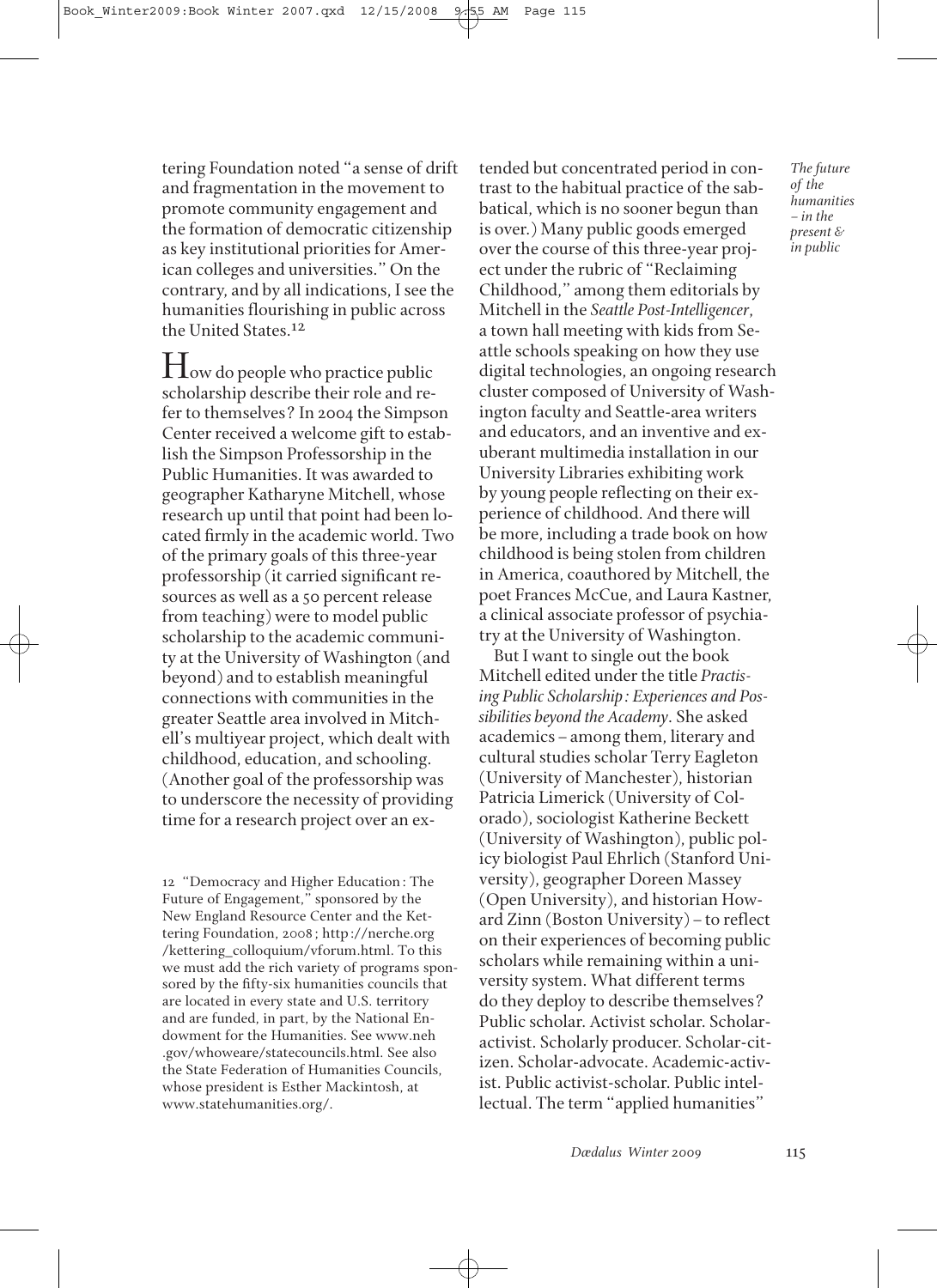also appears. It is clear that many of the contributors to the volume are searching for a vocabulary (tellingly, it is often hybrid) to capture the range of their commitments and the work they have done *Kathleen Woodward on the humanities*

> postwar U.S. research university.13 The essays in *Practising Public Scholarship* have many things to recommend them, not least of which is the forthrightness of their voices, grounded in experience and offering advice. Some, like scientist Paul Ehrlich, author of *The Population Bomb* (so titled by the publisher; Ehrlich preferred the more academic *Population, Resources, and the Environment*), have had long careers as public scholars. Ehrlich underscores the importance of making it clear when one is speaking as a scientist and when as a scholar. Ignore interdisciplinary boundaries, he counsels. Others, like Julia Lupton, have only relatively recently adopted the role of public scholar ("scholar-citizen" is her preferred term). She writes about how her experience with uc Irvine's Humanities Out There changed her professional life in literally every aspect–"from my writing and teaching styles (clearer, more direct, more grounded), to my vision of the university's relationship to the community (it should be reciprocal, serious, and sustained)."14 All of the contributors give life to the distressingly bland genre of the university mission state-

that was virtually unprecedented in the

13 Katharyne Mitchell, ed., *Practising Public Scholarship: Experiences and Possibilities Beyond the Academy* (Hoboken, N.J.: Wiley-Blackwell, 2008).

14 Julia Reinhard Lupton, "Philadelphia Dreaming: Discovering Citizenship Between the University and the Schools," in *Practising Public Scholarship*, ed. Mitchell,  $49 - 50.$ 

ment with its contemporary–and, in my view, flat–rhetoric of "civic engagement."15 (Is not a "vision statement" from a university a contradiction in terms?) The volume communicates a sense of openness and possibility, curiosity and drive. It champions experimentation and innovation, commitment and passion, and it speaks to the important relationship between scholarship and advocacy for social justice–of *movement* in higher education. Indeed Julie Ellison has often called the public humanities just that: a movement.

 $\rm{A}$ t the same time, I cannot help but remark that some of the conversations about civic engagement, public scholarship, and the public humanities in the United States betray a distinctly antiintellectual strain. In the two recent reports under the title of *New Times Demand New Scholarship*, from conferences about civic engagement in research universities, the focus is on collaborative partnerships between the university and the private and public sectors, and the word *intellectual* is strikingly absent. We find references to the importance of social development, community development, and economic development, but not intellectual development.16 The

15 It is notable that a participant at the February 2007 conference held at the University of California, Los Angeles, on the engaged research university remarked that in over twenty years of university work he had never heard a student ask about or use the term "civic engagement." See Tim K. Stanton, ed., *New Times Demand New Scholarship* II*: Research Universities and Civic Engagement: Opportunities and Challenges* (Los Angeles: University of California, Los Angeles, and Campus Compact, 2007), 17.

16 See Cynthia M. Gibson, *New Times Demand New Scholarship: Research Universities and Civic*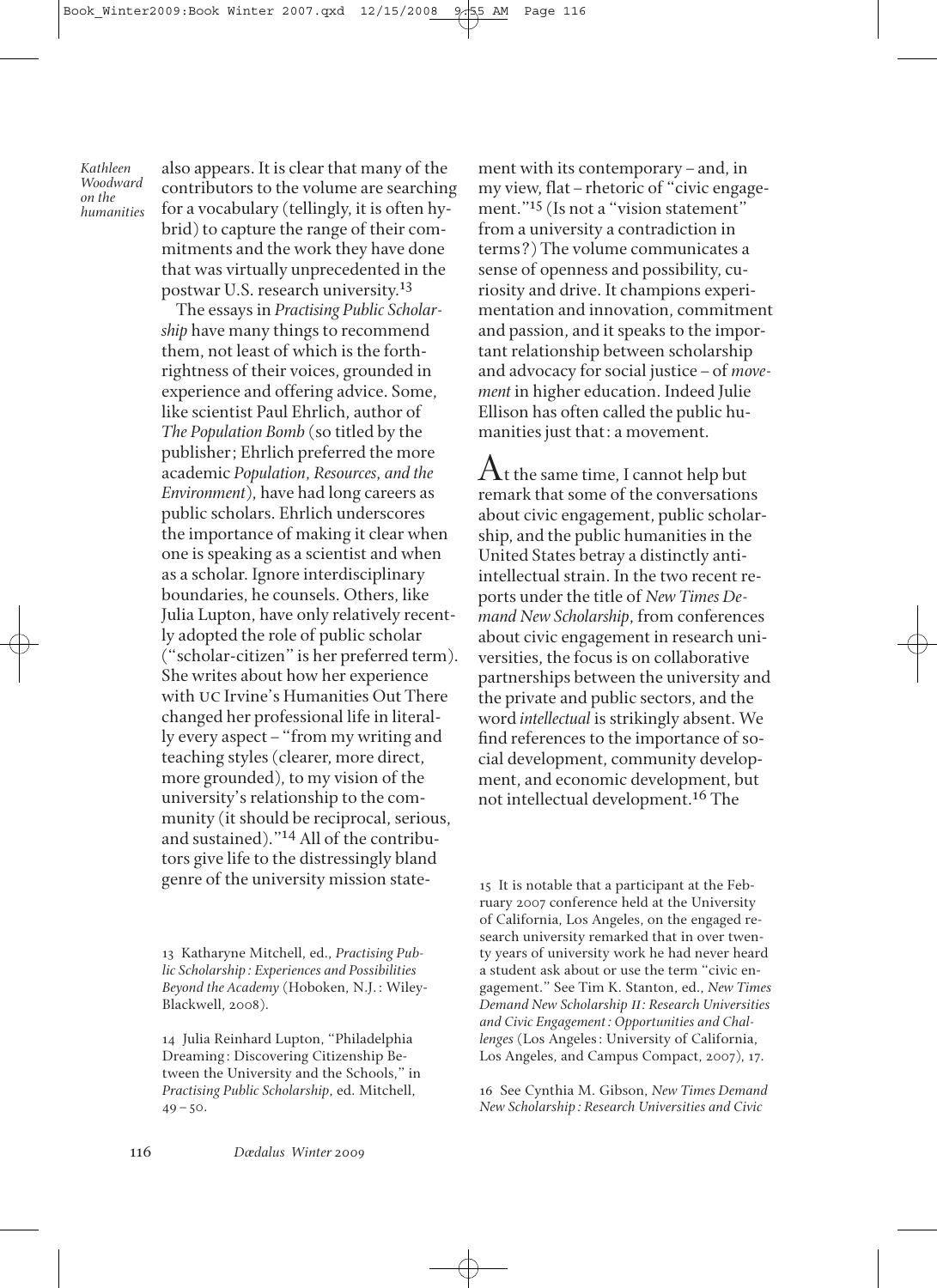stress is on the solving of social problems and responding to community needs; the language is, well, lifeless report-language, dull and listless for the most part. (I am intimately familiar with this genre, having written my share of reports.)<sup>17</sup> But in the humanities, communities of inquiry often come into being through the articulating of questions, which are often inchoate in the beginning and can never be definitively answered. Communities are formed around questions; they are communities of the question. In the humanities, inquiry adds context that ever widens and deepens; this is what has been famously called thick description, and to this I would add thick theory. In short, I believe that the work be-

*Engagement: A Leadership Agenda* (Medford, Mass.: Tufts University and Campus Compact, 2006) and Stanton, ed., *New Times Demand New Scholarship* II; available at http:// www.compact.org. At a third conference, held in 2008 at the University of North Carolina, Chapel Hill, it was decided to establish a network of research universities under the rubric of The Research University Civic Engagement Network (TRUCEN). In *New Times Demand New Scholarship* II, *intellectual* appears only twice as an adjective, one of which is in a quote from Richard Brodhead, president of Duke University and a scholar of nineteenthcentury American literature.

17 I am struck by the world of difference in tone and texture between the genre of the university report from the first decade of the twenty-first century and the contributions that appear in an issue of *Dædalus* from forty years ago devoted to "The Future of the Humanities." If today we write about participatory action-based research, in 1969 Herbert Blau, in an essay that bursts with blooded thought, wrote about participatory democracy in the wake of the student revolution. We need to reclaim that sense of intellectual urgency. See "Relevance: The Shadow of a Magnitude," *Dædalus* 98 (3) (Summer 1969): 654–676.

ing done in the public humanities can give life to the uninspiring generalities in *New Times Demand New Scholarship*. In fact, I wonder to what extent the very phrase "civic engagement" is a stumbling block for the idea–and ideal–of the commitment of scholars to larger social purposes and intellectual goods.

The report from Imagining America on public scholarship, tenure, and promotion identifies two basic models of public scholarship: community-based projects and the public presentation of knowledge in books, magazines, and forums for non-academic projects. The former are privileged as collaborative and engaged (some identified as community-based participatory research), as eschewing a hierarchy of knowledge and exemplifying the co-creation of knowledge. Unless I have misread the report, the term "public intellectual" never appears in it, and *intellectual* as an adjective is seldom used. Granted, in the United States the term "public intellectual" is often identified with the specific historical cohort of the New York intellectuals–Lionel Trilling, Irving Howe, Mary McCarthy, Clement Greenberg, and Susan Sontag, among them.18 But I suspect that to some degree this lack mirrors the age-old American tradition of antiintellectualism. (The omission may also be traced to decades of identity politics, with the cautionary lesson of not speaking on behalf of others.) To find such an attitude lodged in the academy itself, particularly within the humanities, is an index, I think, of the institutional intellectual insecurity of

18 The late Edward Said, in his essay "The Public Role of Writers and Intellectuals," in *The Public Intellectual*, ed. Helen Small (London: Blackwell, 2002), observes that the United States is less hospitable to the use of the word *intellectual* than are France, Britain, and the Islamic world.

*Dædalus Winter 2009* 117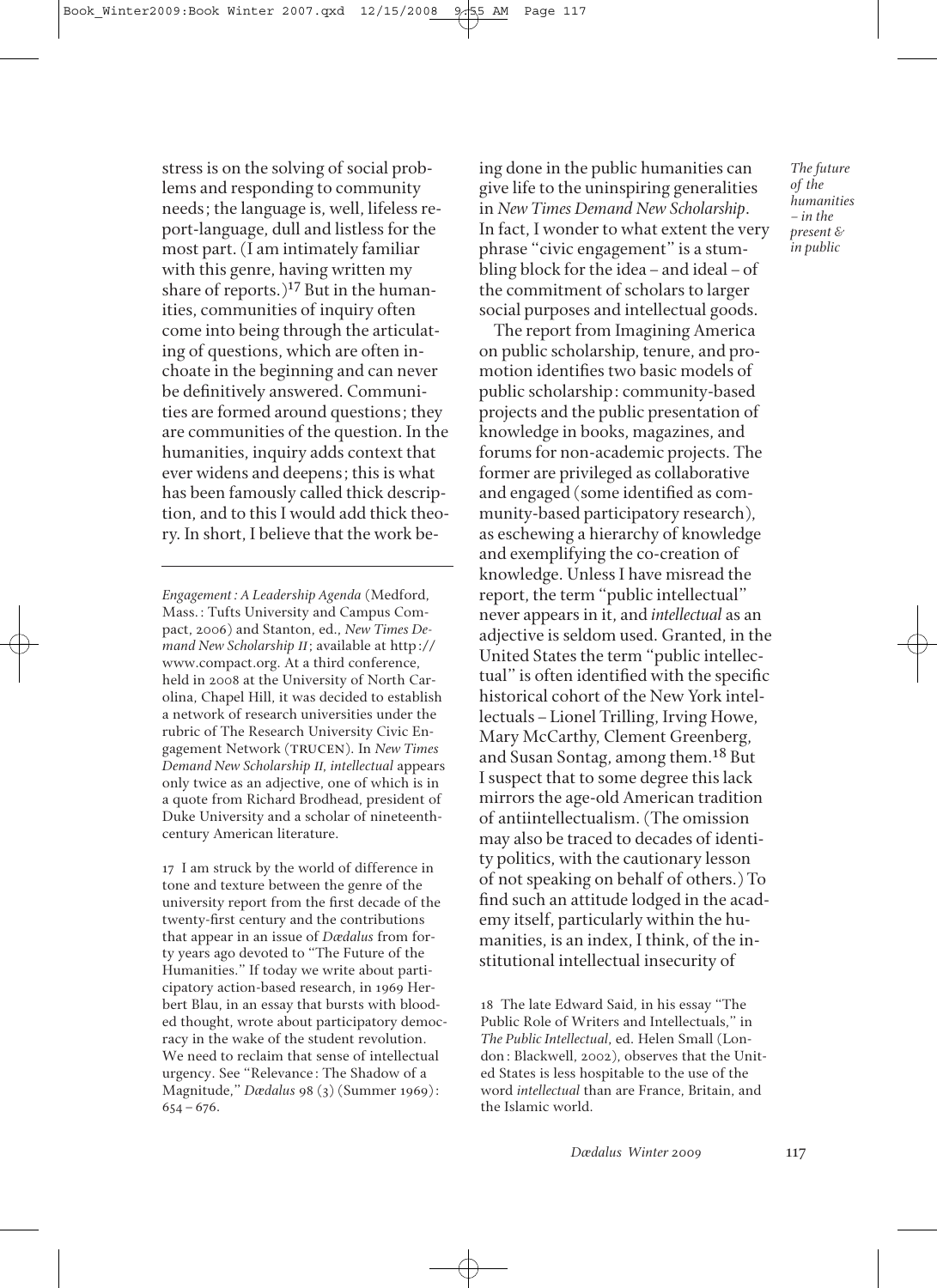people in the humanities in the United States today even as many of us are trying, with confidence, to reinvent the humanities within the university.

In addition, the very term *public* has been put under decades of pressure, interrogated for its ideological biases (and there are many) by intellectuals (the word is apt) ranging from Nancy Fraser to Michael Warner.19 (The term *community* has also been subject to critique, but that is another story.20) One of the very virtues of the idea of the public–as opposed to a community which is usually understood as local–is that it is unbounded and general. Michael Warner has called it a "practical fiction."<sup>21</sup> I consider it an ideal. But in certain contexts the word *public* has been stigmatized. Consider public housing, for example. More to the point, consider higher ed-

19 See Nancy Fraser, "Rethinking the Public Sphere: A Contribution to the Critique of Actually Existing Democracy," in *Habermas and the Public Sphere*, ed. Craig Calhoun (Cambridge, Mass.: MIT Press, 1992) and Michael Warner, *Publics and Counterpublics* (New York: Zone, 2002). Warner's reflections in *Publics and Counterpublics* are brilliant and polemical. I take particular issue with his jeremiad against what he caricatures as journalistic simplemindedness. He opposes the functions of intellectuals and journalists, indicting intellectuals who embrace clarity of expression with a desire for fame and unfairly ridiculing the discipline of history in particular for "the fascination with journalistic authority," 139–140.

20 Miranda Joseph, for example, in *Against the Romance of Community* (Minneapolis: University of Minnesota Press, 2002), trenchantly shows how the romance of community–the celebratory discourse about community–appears virtually everywhere. See also Miranda Joseph, "Community," in *Keywords for American Cultural Studies*, ed. Bruce Burgett and Glen Hendler (New York: New York University Press, 2007).

21 Warner, *Publics and Counterpublics*, 8.

ucation itself: a counterintuitive and disabling shift in our rhetoric about the public and the private has taken place over the last twenty years. Institutions of higher education have conceptualized the "public" as being outside of the institution, as the very rhetoric of civic engagement and the engaged university reveals. At the same time, members of the public, as historian of education William Zumeta has pointed out, have come to understand public universities (or what we now call state-assisted institutions) as providing private rather than public goods–that is, offering individuals degrees for success.22 Concomitantly, as James Duderstadt and Farris Wommack observe in *The Future of the Public University in America*, "Federal policy has shifted away from the view that higher education is a public good and toward the view that education benefits primarily the individual."23 Thus adding the word *public* to *intellectual* might be considered too hot to handle.

Indeed the ½gure of an *intellectual*, calling up an individual, can seem to resist an association with *public*. In the academy today the work of the individual, cast as solitary, has become somewhat suspect as the model of cross-disciplinarity and collaboration, bequeathed by the sciences and adopted by administrative leaders, has assumed rhetorical ascendancy.24 In embracing the public

22 William Zumeta, "The New Finance of Public Higher Education," The NEA 2006 Alma*nac of Higher Education*, ed. Harold Wechsler (Washington, D.C.: National Education Association, 2006).

23 James J. Duderstadt and Farris W. Womack, *The Future of the Public University in America: Beyond the Crossroads* (Baltimore: Johns Hopkins University Press, 2003), 40.

24 The humanities and arts have their own traditions of collective and collaborative work,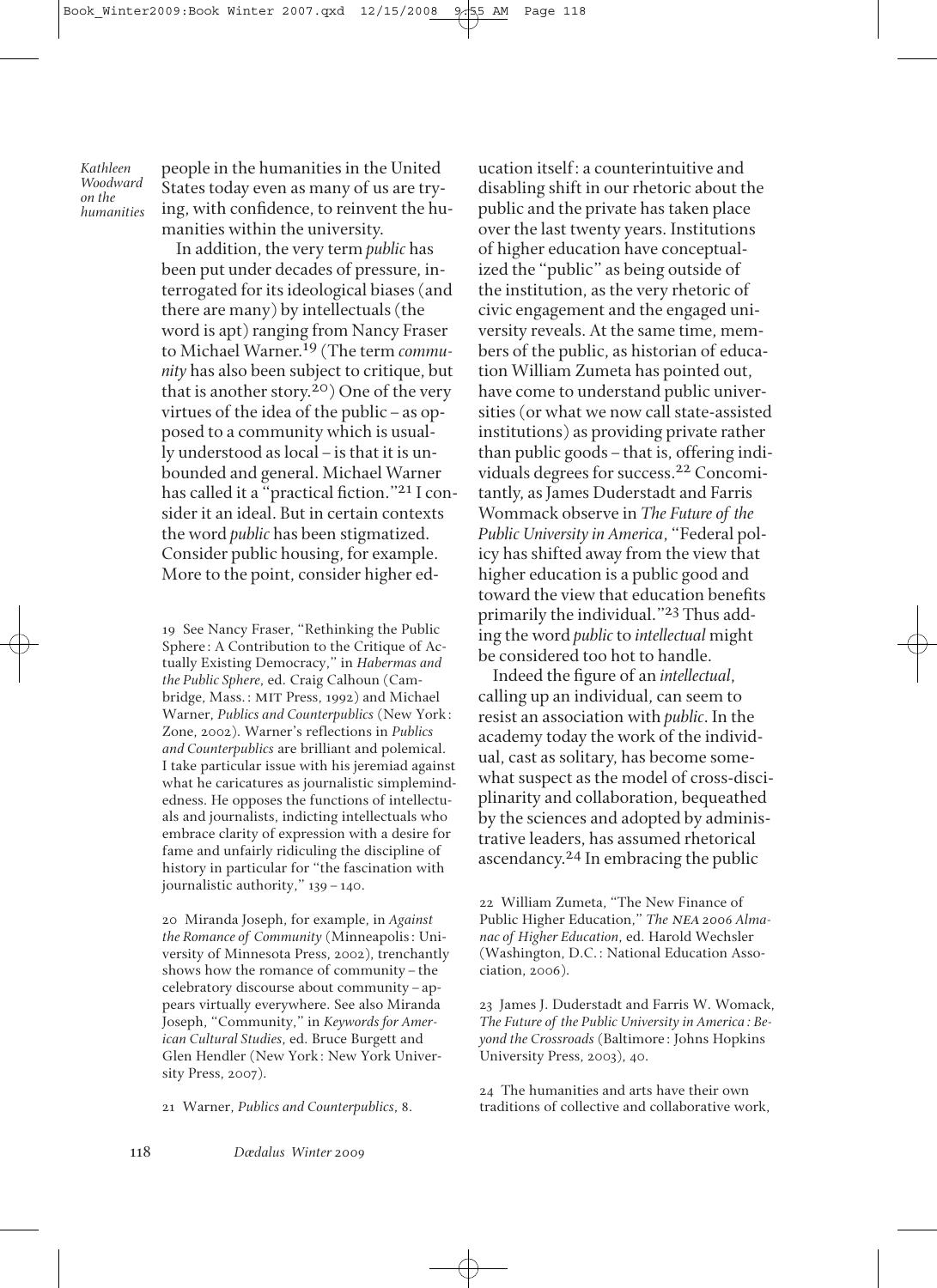humanities we must take care not to inadvertently set to the side the tradition of reflective and interpretive inquiry on the part of individuals as a practice that is seen by some as suddenly out-of-date.

But others use the terms *intellectual* and *public intellectual* without difficulty. A few years ago literary and cultural studies scholar Michael Bérubé, one of our most animated public intellectuals, pointed to the emergence in the United States of an African American intelligentsia whose prominent intellectuals –among them, Gerald Early, Cornel West, Michael Denning, Lani Guinier, Henry Louis Gates, Jr., and bell hooks– write and speak for large audiences.<sup>25</sup> The title of Howard Zinn's contribution to *Practising Public Scholarship* is "The Making of a Public Intellectual." The late Edward Said, in my view one of our great public intellectuals, embraced the idea of the intellectual with impunity and the life of the intellectual with vitality, writing in *Representations of the Intellectual* that the intellectual must be pre-

ranging from theater productions and conferences to the creation of dictionaries, but these traditions are rarely invoked. I should also note that, in contradistinction to "professional science" or "conventional science," there is an emerging tradition of "civic science" in community-based participatory research. Tenets include a commitment to respect the knowledge-making practices of community groups and to consider knowledge-making practices that are intended to produce better accounts of the world, may be experiential, may (only *may*) be generalized, and may not translate into solutions to problems. Louise Fortmann, an environmental scientist at the University of California, Berkeley, explored this at the Conference on Expanding Interdisciplinarity from Campus to Community, held on June 5, 2008, at the University of Washington.

25 Michael Bérubé, "Public Academy," *The New Yorker*, June 30, 2003.

pared for "the risks and uncertain results of the public sphere–a lecture or a book or article in wide and unrestricted circulation–over the insider space controlled by experts and professionals."26 Patricia Limerick insists that the receptivity of the public "to scholars who speak clearly, pragmatically, and originally is demonstrably unbounded."27 Terry Eagleton, referring to himself as a public intellectual, tells a small story that illustrates this wonderfully:

Some years ago, I was associated with a worker writers' movement in Britain, and went down to Bristol to speak at a workshop of working-class men and women who were trying to write their life histories. I was speaking to them about the idea of autobiography, trying to keep my remarks as lucid as possible, when an almost-blind woman in her eighties interrupted me in her rich West Country burr to ask rather brusquely: "What kind of language is that you're talking?" I was just on the point of apologizing for any unintentional obscurantism, and for being so remote from my audience, when she added: "Because I'd like to learn it." She went on to publish a magnificent history of her life, to which I added a brief introduction 28

26 Edward Said, *Representations of the Intellectual* (New York: Vintage, 1996), 87.

27 Patricia Limerick, "Tales of Western Adventure," in *Practising Public Scholarship*, ed. Mitchell, 15.

28 Terry Eagleton, "Comrades and Colons," in *Practising Public Scholarship*, ed. Mitchell, 10. In that same essay (at 7), Eagleton draws a distinction between an intellectual and a public intellectual; he makes a further distinction between speaking as a citizen and as an academic:

Intellectuals need to be fluent in more than one academic discourse if they are to be *public* intellectuals–which is to say, if they want to bring ideas to bear on the political culture as a whole. The in-

*Dædalus Winter 2009* 119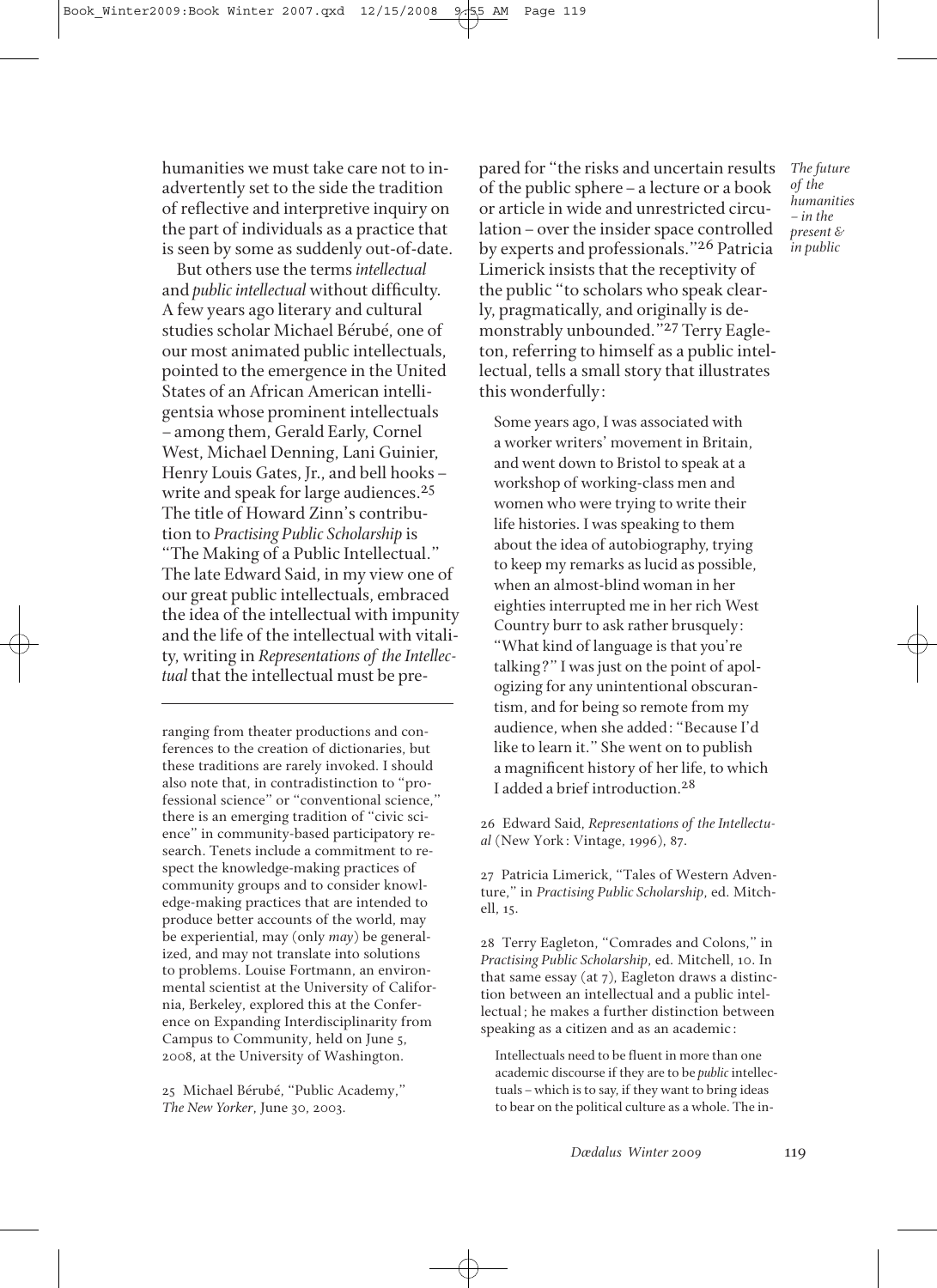I read this small story as a cautionary parable. As intellectuals we must embrace our knowledge and not dilute it; translate it, yes, but not water it down completely. I would like to see more emphasis in the conversations about the public humanities on the importance of intellectuals writing for publics larger than our professional circles. Consider, for example, the influential and imaginative work of philosopher Judith Butler, historian Mike Davis, legal scholar Patricia Williams, and art historian T. J. Clark.

 $\rm T$ he growth and development of public scholarship in the humanities across disciplines and institutions of higher education (from research universities to community colleges) is exceedingly uneven. I would hazard that faculty members in doctoral institutions in literary studies and language training in particular are on the whole less familiar with the national conversation about public scholarship (ongoing now for some twenty years, with a long history of the reciprocal relationships between the academy and society before that) than are, say, historians, who can point to the field of public history, or sociologists to public sociology. How many literary studies and language faculty members could refer to the discussion about metropolitan universities?29 Or to ask a different kind of question: What would public literary scholarship mean?30

If there is a latent insecurity in this essay, it is my concern about the future of literary criticism. I am a reader both by profession and temperament, a professional and an amateur. I understand what Grace Paley means in her poem "Fidelity" when she says she can't abandon a book she has begun because the characters have become her "troubled companions" and "life had pages or decades to go / so much was about to happen to people."31 Reading has not disappeared. Book clubs abound. But it is a fact that literary criticism is read virtually *only* by other literary critics (and perhaps not that many). That this is not the case with the practice of history prompts me to confess I may be guilty of discipline envy.32 What would public literary criticism look like? Would a public broader than the readership of the *New*

New American Scholar: Scholarship and the Purposes of the University."

30 The Modern Language Association has taken important steps in the direction of public scholarship. Under the aegis of Michael Holquist, the Presidential Forum at the annual convention of the Modern Language Association in 2007 was "The Humanities at Work in the World." *Standing Still: The Associate Professor Survey*, a report forthcoming from the Modern Language Association, recommends a more expansive conception of scholarship, research, and publication, one that reconsiders the dominance of the monograph and includes work produced and disseminated in new media. It also recommends public scholarship as an important mode of research.

31 Grace Paley, *Fidelity: Poems* (New York: Farrar, Straus and Giroux, 2008), 41.

32 See Marjorie Garber, *Academic Instincts* (Princeton: Princeton University Press, 2001) for characteristically witty observations on discipline envy.

tellectual range, in other words, is determined by the social function–for the word "intellectual" denotes a social function rather than a personal characteristic.

<sup>29</sup> See Daniel M. Johnson and David A. Bell, eds., *Metropolitan Universities: An Emerging Model in Higher Education* (Denton: University of North Texas Press, 1995). The responsibility of metropolitan universities to their communities is a key theme in these essays. See especially R. Eugene Rice's essay on "The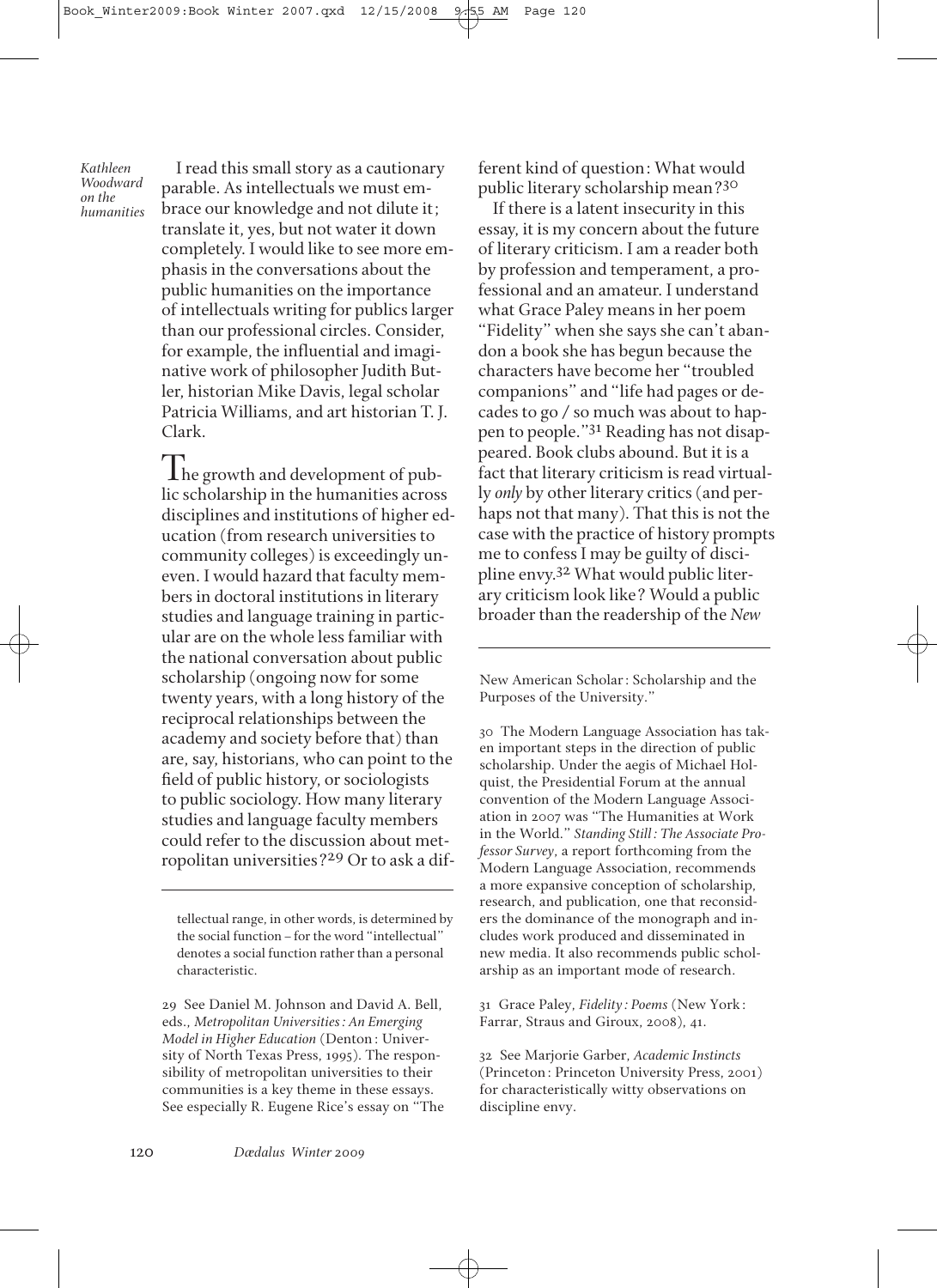*York Review of Books*, *American Book Review*, *Bookforum*, and the *American Poetry Review* care? In any case, the question may well be moot. It is indisputable that we are moving–have moved–from a print culture to a screen culture (indeed, now often a hand-held screen) and that this tectonic shift has been in the making for well over a century with the cascading accumulation of the inventions of photography, film, television, video, the computer, and the Internet. What does this mean for public scholarship in the humanities?

Over the past few years the exploration of the digital humanities at humanities centers has accelerated at an exponential pace.33 It is abundantly clear that the advent of the new digital technologies is transforming how scholars in the humanities undertake their research in unprecedented ways. New methods– among them, text mining, visualization, virtual environments, and collaborative digital research spaces–are being invented and tested. New ways of representing our scholarship–integrating text, image, sound, and video–are emerging, as are new ways of disseminating it to ever broader publics. One of our main challenges today is to integrate new forms of digital publication with the wealth of traditional forms of printed knowledge, creating powerful hybrid forms, a synthesis of printed

33 This is not the place to detail the initiatives in the digital humanities that have converged in recent years to produce the quantum leap we are witnessing. But I do want to mention the Humanities, Arts, Science, and Technology Advanced Collaboratory (HASTAC), the national consortium cofounded by Cathy Davidson (Duke University) and David Theo Goldberg (University of California, Irvine) that, with the digital humanities as its focus, has inspired so much creativity in the humanities; http://www.hastac.org.

and digital media, knowledge that circulates widely. And here it is that the digital humanities and the public humanities forcefully intersect.

"Seattle Civil Rights and Labor History" provides an inspiring example. Directed by James Gregory (history) with the assistance of doctoral candidate Trevor Griffey (history), this project at the University of Washington began as an undergraduate teaching experiment, with Gregory hoping to motivate his senior history majors by promising to publish on the Web the best of their research on the intertwined histories of racial justice and labor justice in Seattle. The students did original research on racially restrictive real estate covenants. They collected rare photographs and videotaped oral history interviews with people who had been central to these movements for justice. And this is what happened: the course not only turned them into practicing historians, many of them became published historians on an innovative website now archived at the University of Washington Libraries. It provides abundant material about this forgotten chapter in Seattle's history, including historical overviews and timelines, streaming video of the interviews, activist flyers from the period, and an interactive map of "Segregated Seattle." Among its many distinctions is the collection of materials devoted to the Seattle Chapter of the Black Panther Party, the most comprehensive collection of interviews, publications, and other materials about any of the Black Panther Chapters. The website thus attests to the project's success in building trust among the many people involved from the university and Seattle's communities. Indeed the creation of strong bonds of trust–all-important and intangible–is one of the precious precipitants of the project.

*Dædalus Winter 2009* 121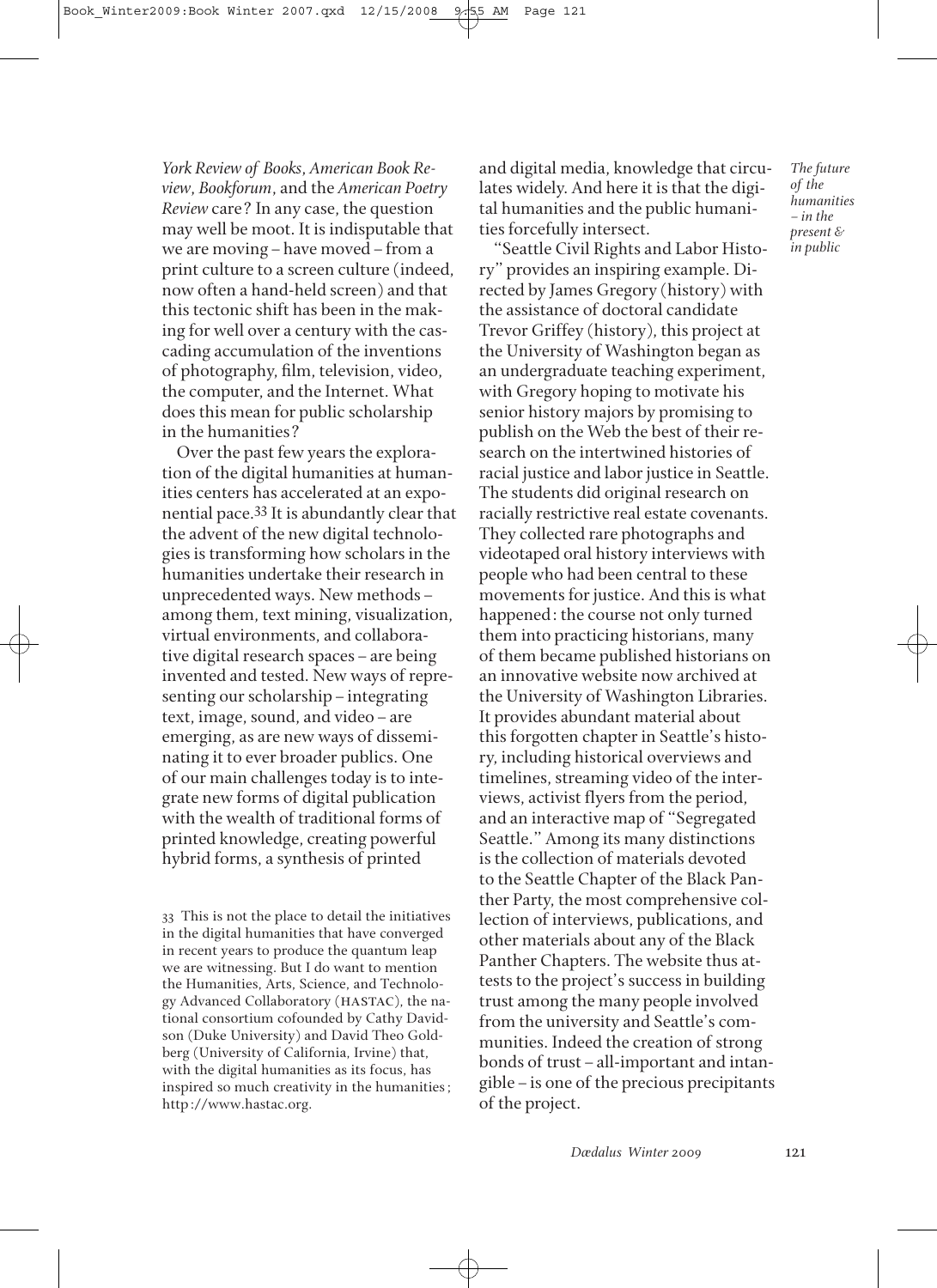Another of the gratifying results of this project is its very reach. The research has a large virtual audience, both in the Puget Sound region and across the country. The website has an average of ten thousand visits a month, and the project is frequently cited as a source and hyperlinked to other websites. Many area middle schools and high schools use the site as a teaching tool, and the project has been included in instruction modules for police officers and other city employees. It has also brought people together in dialogue in public forums at city schools. "Seattle Civil Rights and Labor History" thus demonstrates the important point that online scholarly publication can generate face-to-face communication. Another measure of the project's success is that it is generating sister projects. Other universities– San Francisco State University, to name one–are contemplating undertaking such research in their communities.34 And similar projects–digital public humanities projects–are in the making. One of them is the ambitious "Redlining California," a collaboration between the San Diego Supercomputing Center's Sustainable Archives and Library Technologies Lab and the University of California Humanities Research Institute at the University of California, Irvine.35

34 "Seattle Civil Rights and Labor History"; http://www.civilrights.washington.edu. For more information about the project, see James N. Gregory and Trevor Griffey, "Teaching a City about Its Civil Rights History: A Public History Success Story," *Perspectives on History*, April 2007; available at http://www.historians .org/perspectives/issues/2007/0704/0704tea1 .cfm.

35 See Paul Tooby, "Preserving History on a Humanities Grid for the University of California," *Envisioning the Future: Research Advances 2007* (San Diego: San Diego Supercomputing

In June 2005 *The Seattle Times* featured on its front page the students' research on segregated housing, confirming the fluid circulation of information between media (in this case, the web and print) and thrilling the students in the process. Three years later Jim Gregory, speaking at a meeting of leaders involved in the Carnegie Foundation's Teachers for a New Era at the University of Washington, declared that *he* had been transformed by the project into a teacher for our new era. More than that, his very idea of what it can mean to be a scholar and an intellectual today has changed dramatically.

It is doubtful that in the past the transformative project that is "Seattle Civil Rights and Labor History" would have figured prominently in a file for promotion at a research university. Today, with Imagining America's *Scholarship in Public* in our hands, it is my hope that will no longer be the case. But of course promotion and tenure policies are not the real point. For many people in the humanities, the very idea of the possibility of public scholarship has created a larger sense of meaning where before there had been only a profession, not a calling. As the sociologist C. Wright Mills insisted, "Scholarship is a choice of how to live, as well as a choice of a career."36 Among other things, the public goods offered by many public humanities proj-

Center, 2007); http://www.sdsc.edu/news /researchadvances.html. The project directors are Richard Marciano, director of the San Diego Supercomputing Center's Sustainable Archives and Library Technologies Lab, and David Theo Goldberg, director of the University of California Humanities Research Institute.

36 C. Wright Mills, *The Sociological Imagination* (New York: Oxford University Press, 1959), 196.